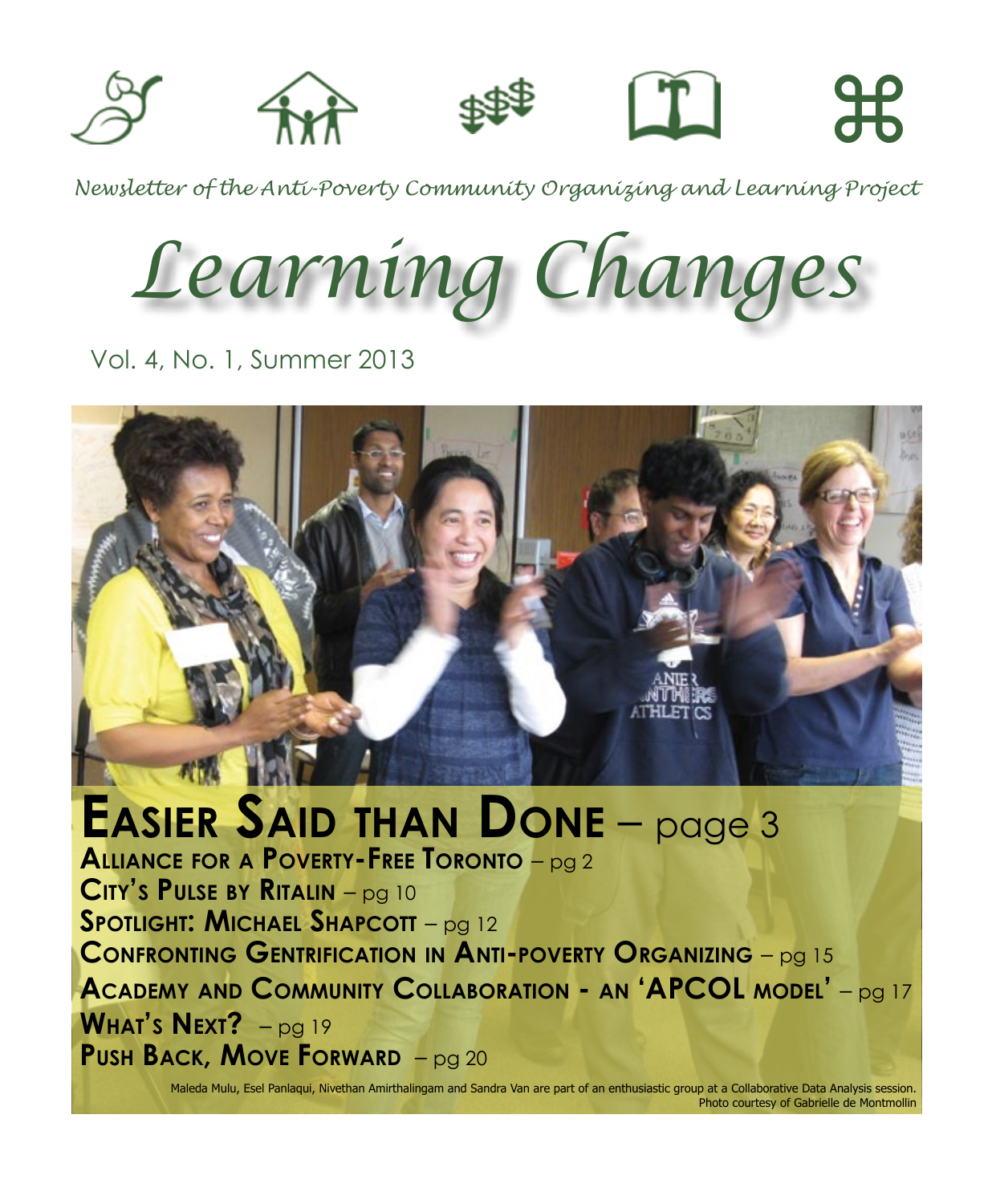# **Community Connection Toward a Poverty Elimination Strategy for the City of Toronto: Alliance for a Poverty-Free Toronto**

by Sharon Simpson

It may be safe to say that poverty has been a part of societal construct from the time human beings transitioned from communal societies to the hierarchical societies in which we now live. In very many cases the hierarchical construct of society has resulted in the creation of the "haves and have-nots". Those in our society who are among the have-nots are often categorized as being poor. Addressing poverty has been the topic of numerous studies and conversations.

In June 2013 the Alliance for a Poverty-Free Toronto (formerly the Toronto Working Group on Poverty) drafted a poverty elimination strategy for the city of Toronto. While anti-poverty issues have often been a topic of discussion in Toronto, a contemporary strategy focused on Toronto is a new addition to that discussion. The Alliance for a Poverty-Free Toronto (APT) members are a mix of folks working in the community social service sector, individuals with lived experience of poverty, and concerned Torontonians. APT's membership is broad based and reflective of Toronto's multiple identities. This allows for many different voices to be heard in the strategy document.

The strategy, Toward a Poverty Elimination Strategy for the City of Toronto; is pragmatically divided into 2 parts. The authors Winston Tinglin and Beth Wilson describe the document's content as follows:

"Part 1 provides an overview of poverty in Toronto, drawing on related research to out-

line the scope and depth of the problem and the threats it presents for growing numbers of residents, and for the future prospects of the city. Part 2 explores possible solutions. It identifies a number of actions that can be taken to reverse current trends and set the ing" poverty altogether. Within the range of strategic actions identified, government - the City of Toronto in particular – plays a lead role. But the report also notes the importance of including other sectors in the effort and outlines specific ways in which they can make a significant difference."

Now that the strategy document has been completed the dissemination process has started. The task ahead is to have Toronto's city council adopt the strategy and under- take the outlined actions. It is important to acknowledge that such a task is not simple nor will it be achieved in short order. However it is one that must be embarked on in a very substantial, organized and methodical man- ner. If poverty in the city is to be tackled, the City of Toronto must play a lead role as a pace-setter and advocate with other levels of government while implementing the crosssectoral approach identified in the strategy. By adopting the strategy, Toronto will have taken the necessary first step in moving away from studies and conversations to decisive action to bring poverty to its lowest level.

*Sharon Simpson is Special Projects Coordinator for Labour Community Services, and community co-leader of the APCOL project.* z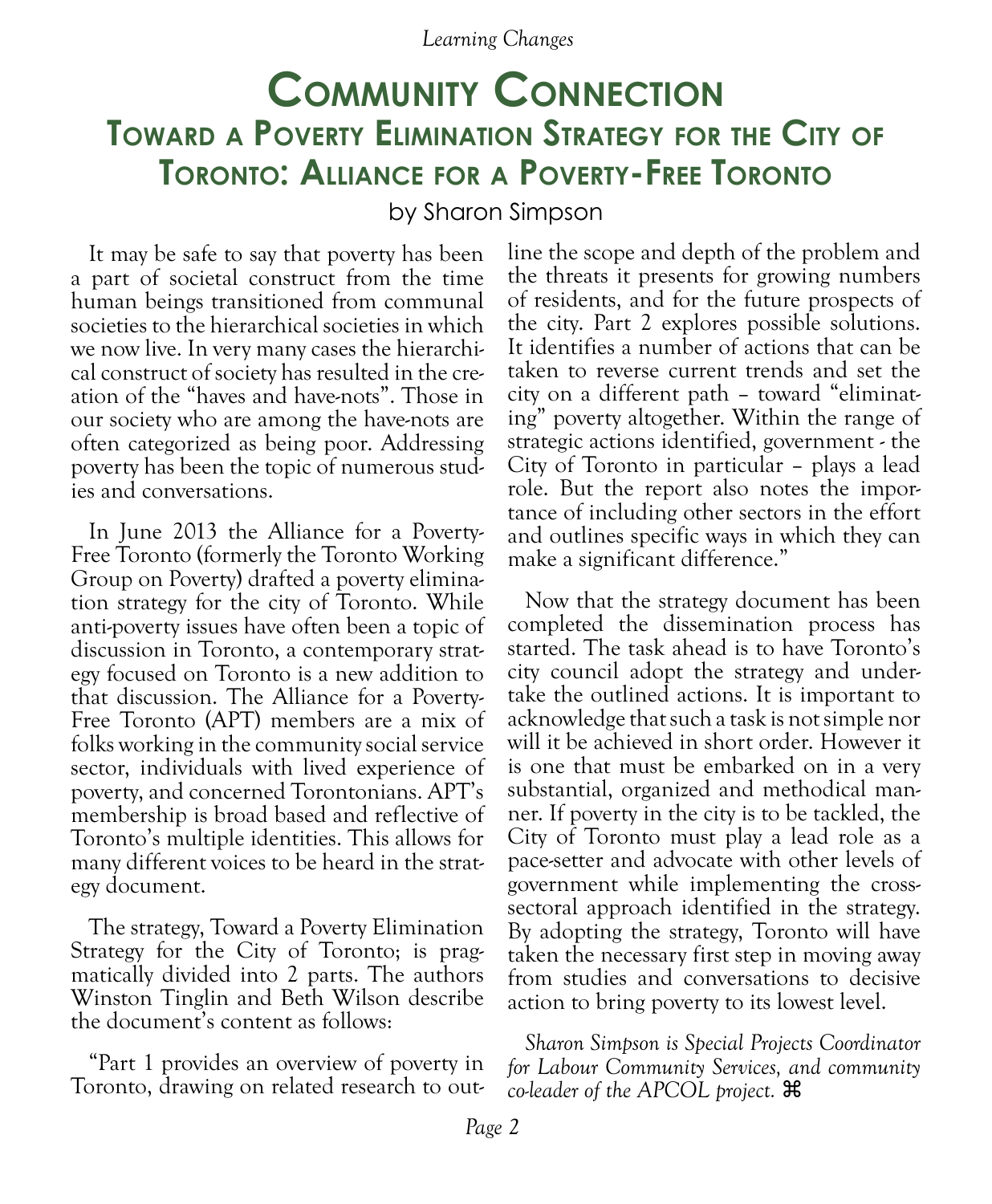# **Easier Said Than Done: Collaborative Data Analysis**

*It made such good sense. Once we had taken the big step of having residents take the lead in conducting interviews, it made sense that the next steps of building a community-university partnership should follow the same pattern. On that logic, we gathered the initial results of more than 400 interviews and engaged residents directly in making sense from the data. Here are some impressions of that experience, from people who lived it.*

# **Fulfilling the Promise of Participatory Action Research**

## by Ruth Marie Wilson

All of us in the APCOL project share a belief that the knowledge and experience of all stakeholders is critical to success both in procedural and in empirical terms. This principle of participatory action research (PAR) promises that community members and academics will work together as co-researchers at all stages of the research process. But this is a difficult promise to keep for all parties involved.

A PAR project can be considered as a participation ladder, with community-driven, meaningful, and equitable participation marking the top rung, and exploitation and tokenism at the bottom. Community

members (or community researchers) are asked to travel up and down as the process unfolds. They might find themselves at the middle of the ladder during the planning phase, at the top during recruitment, back to the middle during data collection and back to the top during dissemination. At other stages, however, they are frequently kicked off the ladder altogether.

During data analysis, community researchers typically see their roles in the process dwindle or disappear completely. At this stage, academic researchers (many with the best intentions) will independently organize, mull over, and take meaning from the data using their own interpretive lenses. Even in some of the most celebrated PAR projects, community researchers are highly visible and meaningfully engaged at all other stages of research but then strangely disappear during data analysis. I believe there is a troubling assumption that the analysis or interpretation of data falls outside of the scope of community researchers' responsibilities or personal capacity; hence, at the moment of data analysis, the participatory democracy of community becomes compromised by the tyranny of low-expectations.

To exclude community from data analysis is to impose a devastating interruption to the dialogue responsible for building theory into action - the dialogue that separates the 'knowing about' approach of traditional research and the 'knowing with' approach of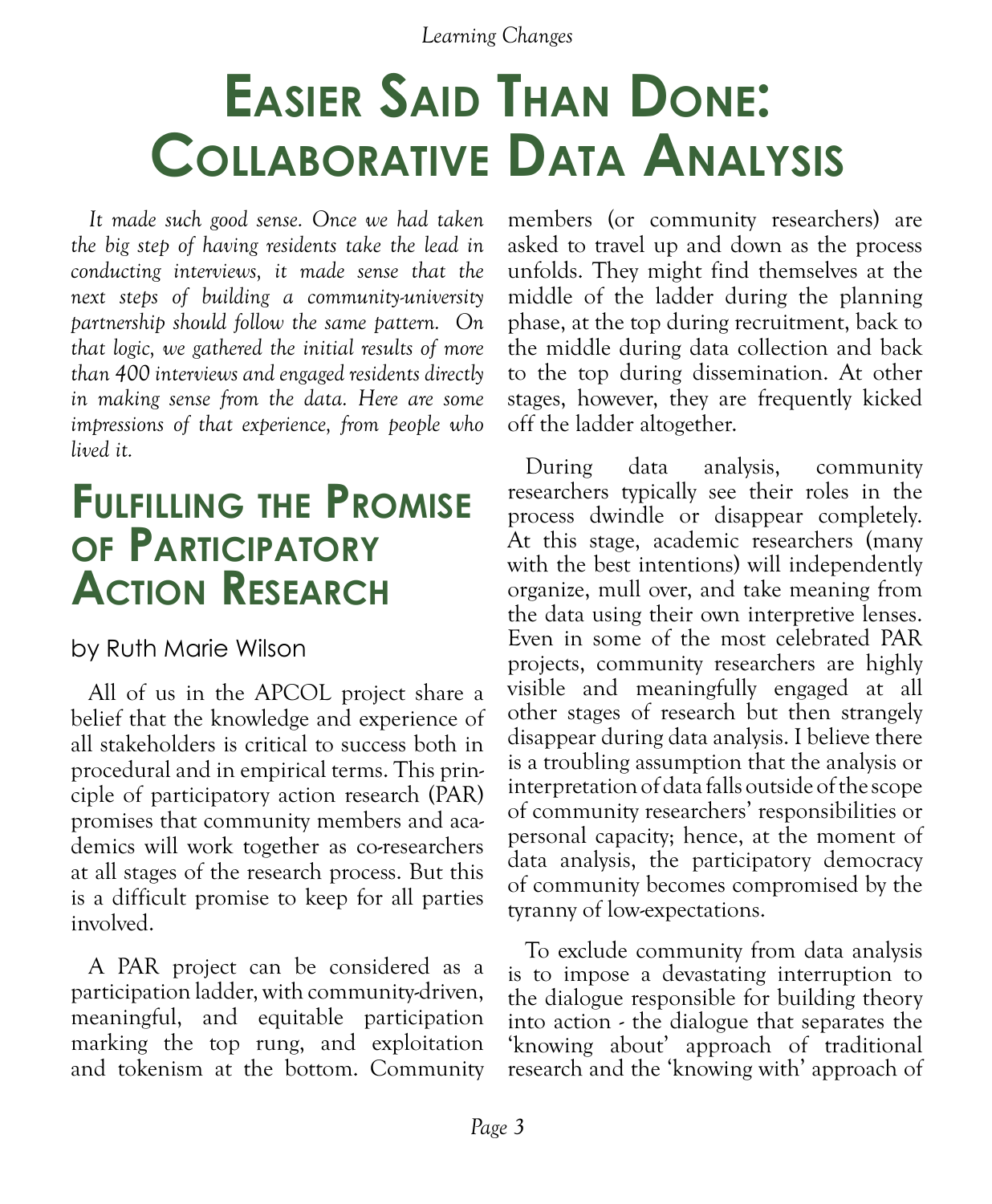

Ruth Wilson and and Matt Adams co-facilitated the final CDA session. Photo courtesy of G. de Montmollin

PAR. The act of silencing this dialogue at the very moment where inquiry meets reflection calls into question the sincerity and validity of previous efforts to ensure the authentic participation of community researchers and perpetuates the dominance of academic knowledge over popular knowledge in the world of research.

Last winter, community and academic researchers from the APCOL survey team challenged this all-too-common practice in PAR and entered into a time-consuming, resource-intensive collaborative data analysis process. This brought together 11 neighborhood residents, 7 staff from community agencies, 7 graduate students and 4 academics. Under the guidance of Matthew Adams from the Catalyst Centre, students designed and delivered two trainings and 8 full day collaborative data analysis (CDA) sessions to neighborhood analysis teams across the City. At each CDA session, neighborhood teams (made up of residents, students, agency staff and at least one academic) reviewed, debated and drew inspiration from the survey results for their neighborhoods and the full City data set. At our final session, all of the neighborhood teams gathered together to share their interpretations of the data and discuss the implications of their findings.

The entire process took over 5 months to complete and a considerable amount

of financial and human resources. But more than that, the process required a considerable amount of faith, trust, patience and commitment from all who participated. As the coordinator of this process, I've been invited to write about some of the challenges we faced. While I don't deny that there were a number of challenges that happened alongside what I believe were some invaluable achievements, I would rather take this space to congratulate the APCOL team for demonstrating the depth of its commitment to the true spirit of PAR by honouring people's feelings, beliefs, and personal experiences as important ways of knowing and as critical to the production of new knowledge.

*Ruth Marie Wilson is a PhD student at the Factor-Inwentash Faculty of Social Work, University of Toronto. Her research interests include the racialization of poverty and labour, immigrant integration into the labour market, anti-poverty community organizing, and community-based research. Her social work experience includes 7 years in community development, four of which were spent as a Community-based Researcher for*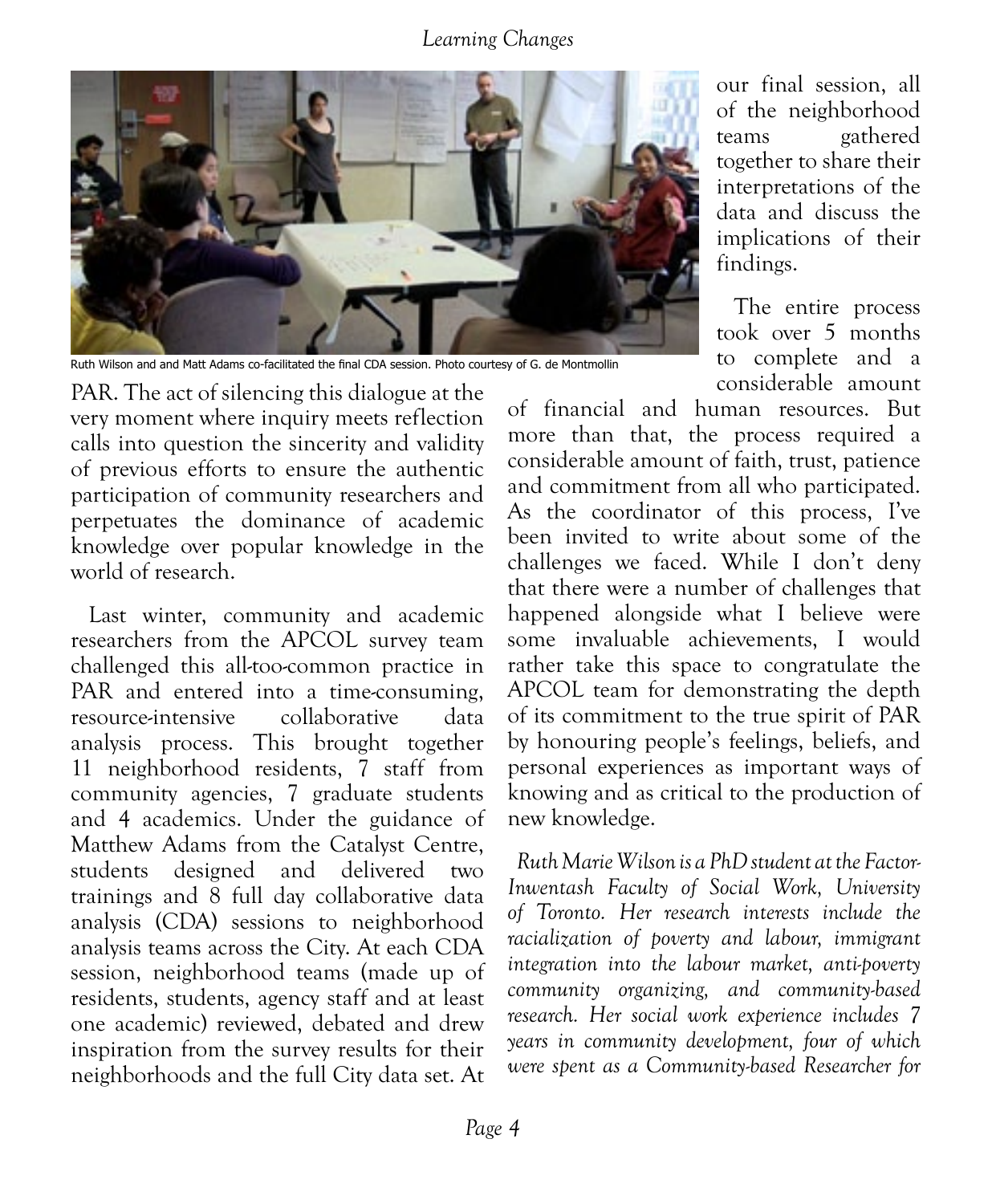*the Income Security, Race and Health Project, led my Access Alliance Multicultural Health and Community Services.* z

# **Embracing diversity in data analysis**

## by Israt Ahmed

Over the years I have had the privilege to work with a wide range of individuals and groups in research projects. Often attempts are made to engage community-based researchers to ensure participation and inclusion in research. Through local level hiring and training, community-based researchers can make a significant contribution in developing and testing questionnaires, conducting interviews, collecting and compiling data. At that point, the process of data analysis begins, and if it is conducted entirely by professional researchers it can sometimes overlook local nuances or experiential knowledge. The

APCOL project went extra miles to engage community based researchers and partners from that point, in analyzing data sets collected from Toronto neighbourhoods to understand poverty.

I was one of the participants in the collaborative data analysis (CDA), in which all APCOL researchers and partners were challenged to see poverty through the eyes of others. I was pleasantly surprised to see how APCOL researchers reflected Toronto's diverse population as we connected data with the reality on the ground. In our joint sessions we all took a set of data to explore what makes sense from the numbers, what are the surprises, where the discrepancies are and why people get involved in their community. We then compared one data set with another and shared each other's understanding of the data.

Through this process I realized why people are more involved in food banks when their primary need may be affordable housing or good jobs. That is because food programs at the neighbourhood level are opening their doors to people to volunteer, so that residents feel they are contributing practically to help those in need. I was surprised to find people tackling poverty through addressing food security, even though they defined poverty more in purely financial terms. At a systemic



Grace-Edward Galabuzi contibutes to a 'round table' during the final CDA session. Photo courtesy of G. de Montmollin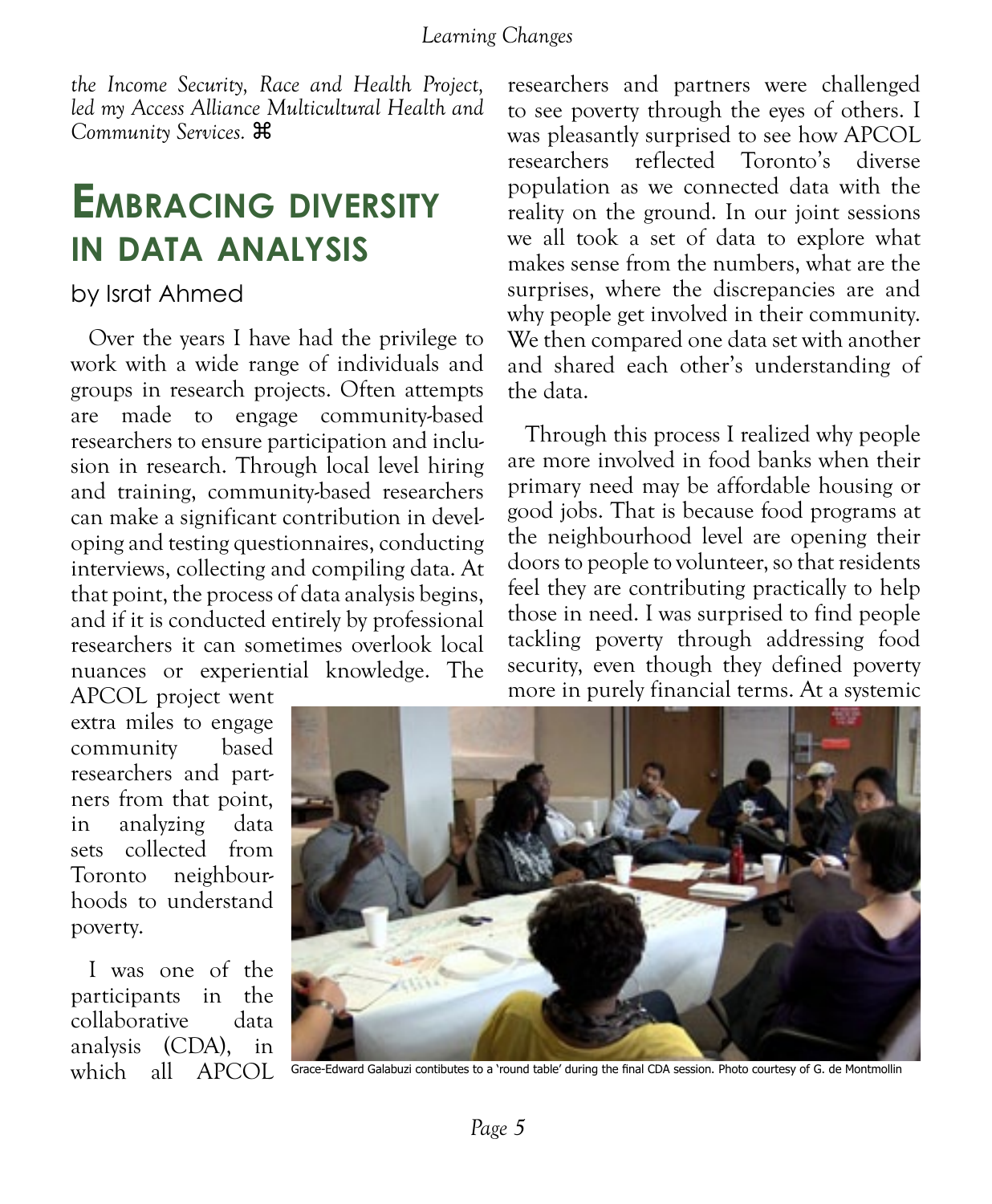level people do not have engagement opportunities to address unemployment, lack of affordable housing and accessible social programs that can help eliminate or reduce poverty. They act where they feel they can make a difference. Surely all of us concerned about social justice can learn from this about how to do our work in a more inclusive and effective way.

This process of data analysis and reflection reminded me that poverty exists both at a conceptual level and an experiential level intersecting when we have a platform to explore both contexts. While we were analyzing the nature of poverty and people's engagement in addressing it, we realized that people genuinely wanted to be involved in their neighbourhood in a way that is welcoming, sustainable and accepting.

Many of us at the table represented marginalized groups and we expressed our vulnerability in not having a voice or an ideal space for civic participation. This ideal space may be a physical space, or a program on citizenship or a project on community building. But this SPACE will be communityled and give people an opportunity to raise concerns, share ideas, encourage innovation, promote local leadership and nurture constructive dialogue on systemic barriers. This SPACE for civic engagement will enable people to build a shared picture of poverty and inequality at a systemic level and seek solutions in the areas of affordable housing, food security, good jobs, and community infrastructure but not limited to these areas.

APCOL brought Toronto's diverse voices to the table to analyze poverty through

the eyes of the other. I felt we went deeper into understanding inequality and marginalization in that process. Many of us agreed that the lack of civic engagement creates more isolation and reduce people's status to clients of the state as opposed to active citizens who feel powerful enough to shape their lives. In this process, we experienced a shared civic SPACE, a taste of an inclusive society where people will have the power and means to change the face of poverty. Our conversations moved from poverty reduction mode to the elimination of poverty. Through collaborative data analysis APCOL hosted a SPACE of inclusion, participation and dialogue that can be institutionalized in every neighbourhood.

*Israt Ahmed currently works as a senior planner with Social Planning Toronto. She is also an active volunteer in Scarborough where she is the current President of the West Scarborough Community Legal Clinic Board and member of the Expert Panel Integration Leadership Committee that is exploring a Scarborough Hospital Cluster. Israt holds a PhD. in Social Anthropology and a M.A in Social Science from University of Sussex, U.K.* 

# **Analysing data Together in Steeles- L'Amoreaux**

## by Cathy Zhao

In 2011, the Anti-Poverty Community Organizing and Learning Project (APCOL) conducted community research in eight neighborhoods across Toronto, including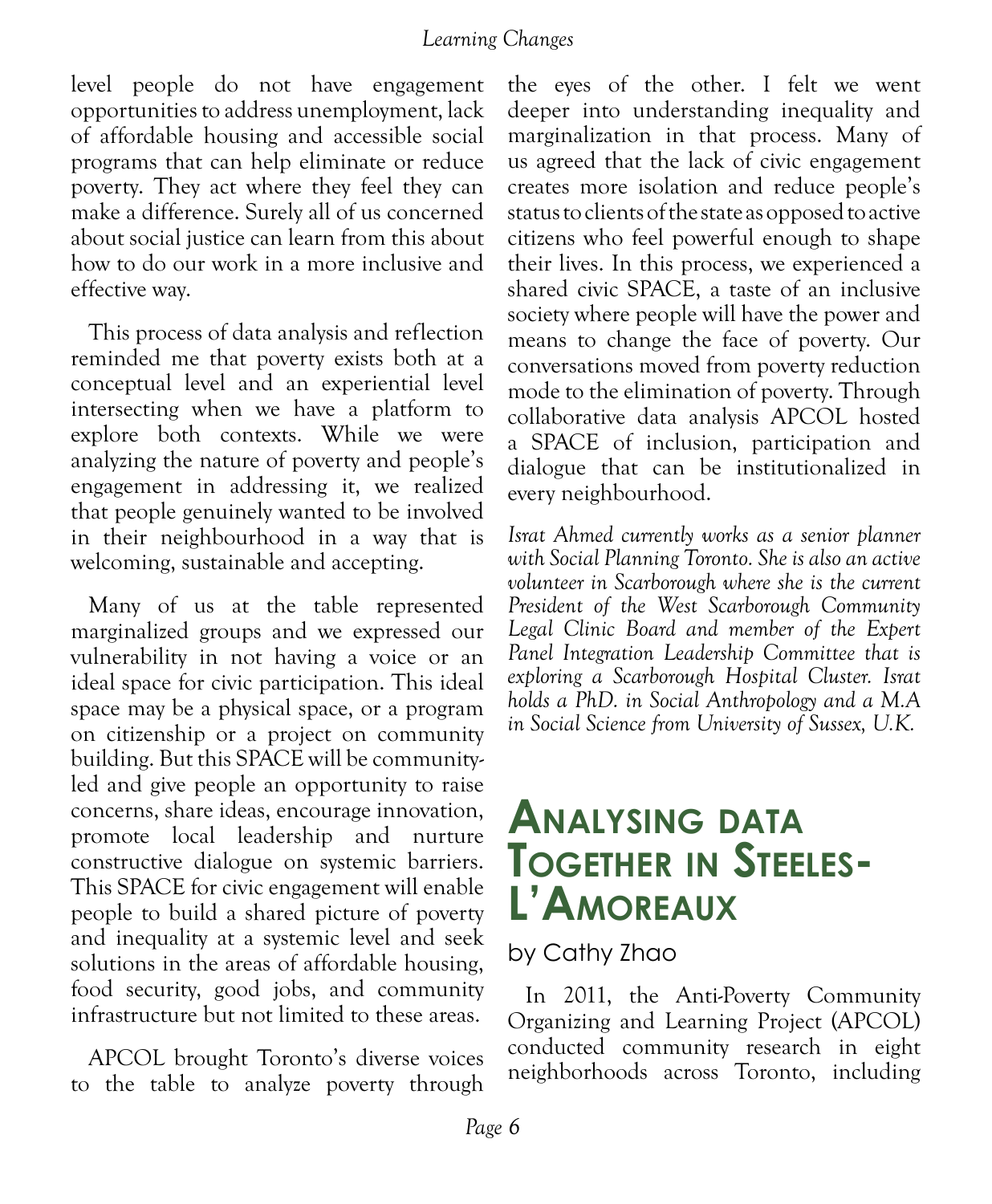

CDA participants worked in pairs, gathering and sharing information and insights from each other's respective neighborhoods. Photo courtesy of G. de Montmollin

Steeles-L'Amoreaux in the northeast part of the city. Here six trained Chinese-speaking researchers recruited 58 residents to respond to a questionnaire.

To make sense of the massive amount of data that was collected, a process of Collaborative Data Analysis (CDA) was organized. It directly involved the community researchers in looking at the results of more than 450 interviews. People from eight communities worked from March to May in 2012 to shape their own questions and to compare the data from their own neighbourhoods with data from across the city.

As an active participant, the following is my learning about the Steeles-L'Amoreaux community.

### The context

Steeles-L'Amoreaux community is an immigrant gathering area. The web site of the City of Toronto shows that in 2006 about 66% population are immigrants from outside Canada, with 47% arriving after

1990. Chinese speakers make up 30% of the residents. As for age, 61.7% population is from 20 to 64. As for education, 52.5% of those over 20 years old have finished college or other post-secondary education. It is from this group of Toronto residents that our 58 interviewees were drawn.

## The respondents

Of the 58 surveys conducted in Steeles-L'Amoreaux neighbourhood, 42 respondents were female and 16 male. 54 respondents

described themselves as Chinese and 52 can speak Chinese. Half of them live with children, 46 have finished college or higher level education. 43% of them are unemployed and 44.8% obtained their main income from employment while the remainder have no income. Most of them think their current health is fair or better.

## The observations

#### *Community Involvement*

Based on the research, we found that many of the residents don't know the meaning of "anti-poverty" and over half have no awareness of major problems in their neighborhood. For those who think that there are problems in the neighborhood, their first two concerns are Housing/Safe Shelter (50%) and Access to Jobs/Living Wages.

From this survey, we found almost half of the respondents (47%) have no knowledge of anti-poverty activities or campaigns in their neighborhood and have not participated in any such activities. For those who are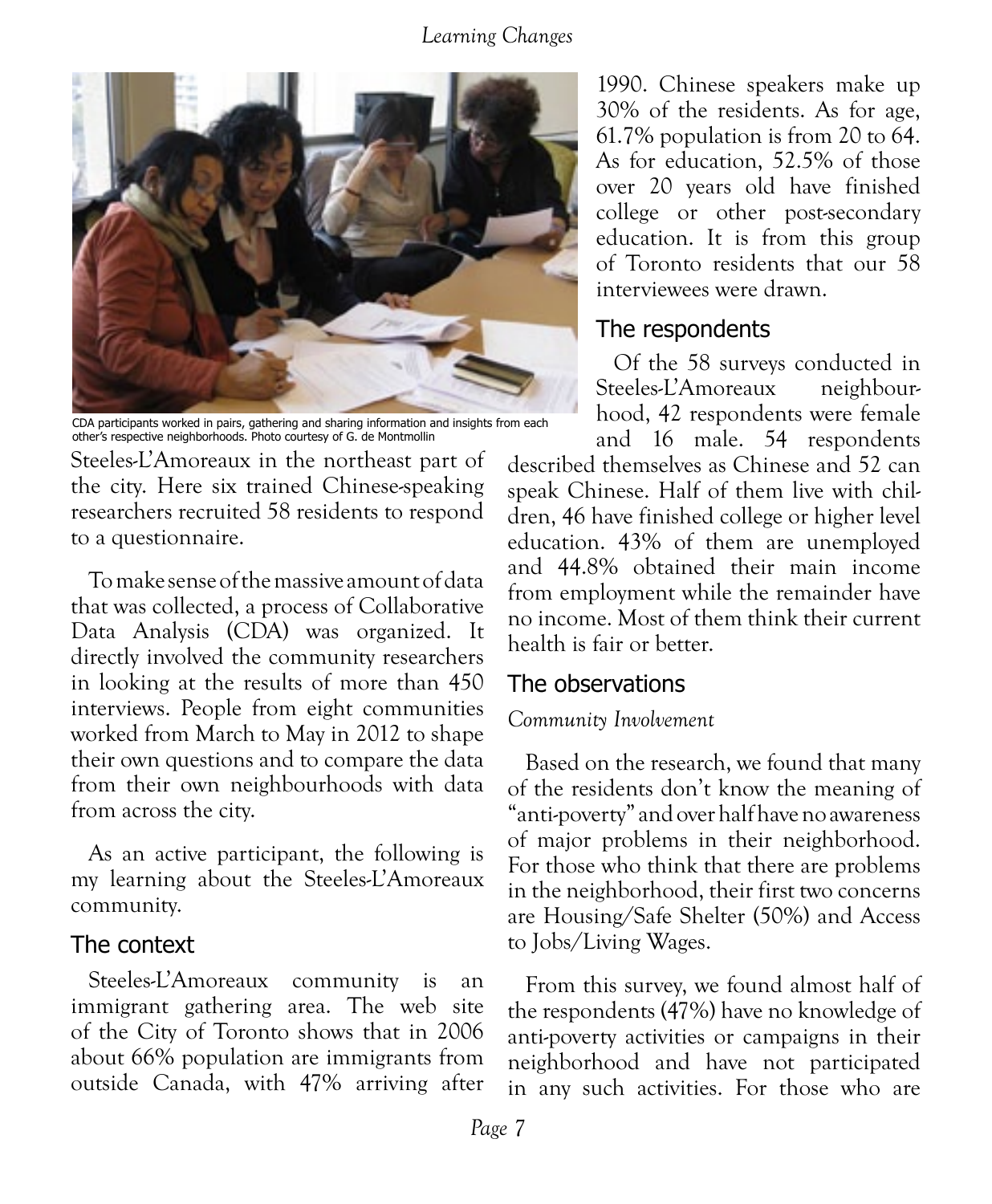# *"It's not only about the poor people, it's about everybody in our community, it's about the whole society"*

currently, or used to be, involved in antipoverty activities/campaigns, their first focus was related to Health/Nutrition/Food Security issues, and secondly to Access to Jobs and Living Wages. They became involved in community centres and apartment buildings. They were mostly invited in by a friend and played a passive role as a member in multiple campaigns. The main motivations for the participants were: "I want to make change", "I want to learn skills" and "I have been personally affected". They also think that the only way to make change is by organizing collectively.

## *Experiences of organizing*

The reason why people chose to stay in the activity included: developing their relationships in the community, enjoying helping others, caring about the specific campaign issues. They tended to stay involved when they felt that their participation was important to others, and that their participation had become an important part of their life. Involvement was discouraged when they had no time, or experienced a barrier in personal costs, and when they lacked information.

Active participants said they got to learn more about the issues of other residents, as well as the diversity of their neighborhood. They enjoyed interacting with neighbors and had an increased sense of belonging in the neighborhood. Most felt that community members lacked the information to identify problems in the neighbourhood and the power to resolve issues.

#### *Learning*

Most active participants (90%) had attended some form of structured training as part of their involvement in activities and campaigns. This helped in a variety of ways: to improve their teamwork skills, to increase their general knowledge about poverty issues, to use computer and social technologies, to understand social or political issues and to engage with media and public relations. Their learning helped in volunteer work, in household responsibilities and in addressing a range of anti-poverty issues. They felt that this learning helped them know more about the issues facing the residents of their neighborhood, and also increased their skills to actually solve problems.

## Implications of this data

To raise more awareness about antipoverty issues in the Steeles-L'Amoreaux community, a practical plan is needed to meet the concerns of residents. Compared to other Toronto neighbourhoods, there are more newcomers and ESL residents, many of them are struggling to find jobs. Rather than a broad campaign on "poverty", organizing should focus on creating more good job opportunities, improving community safety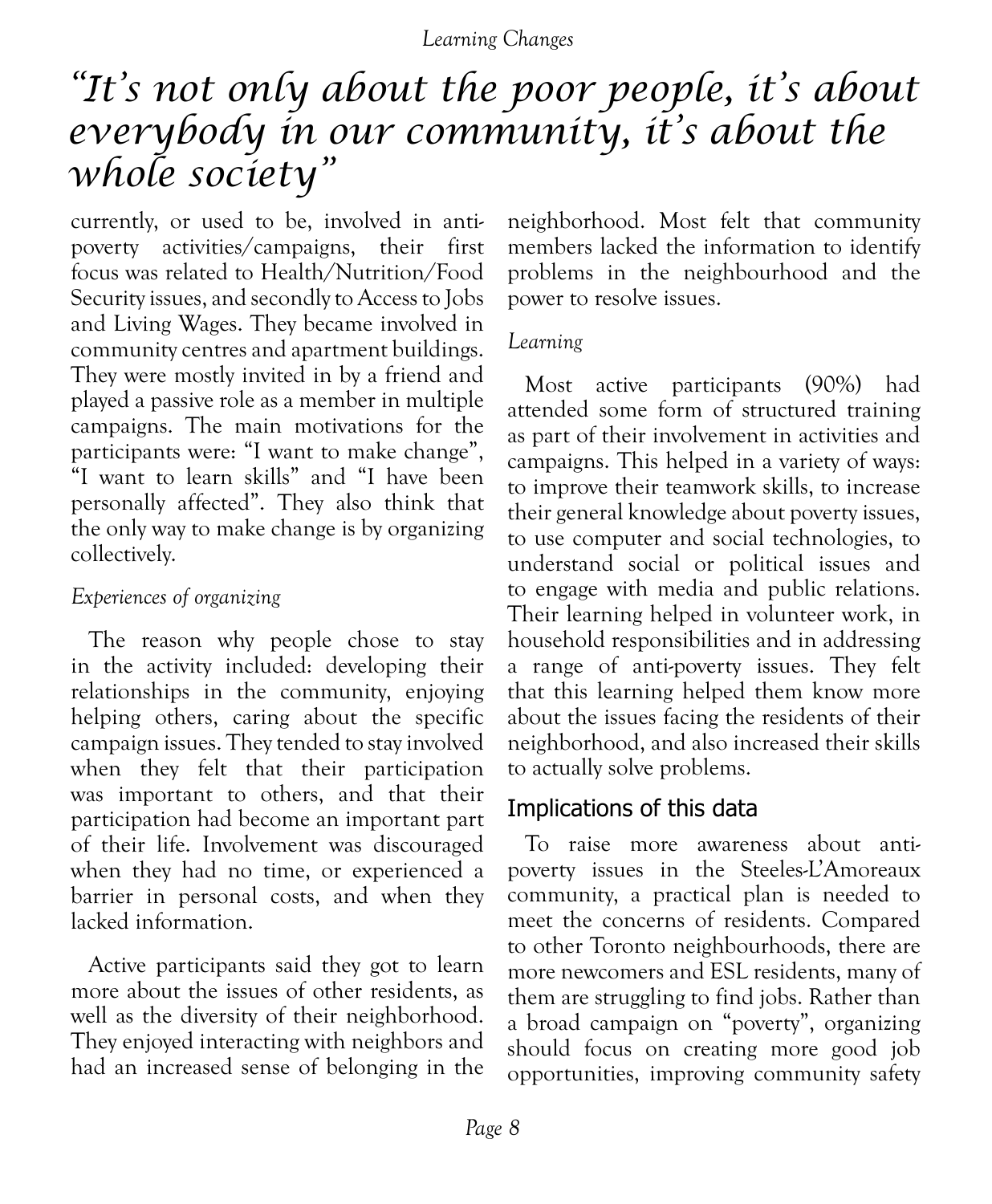and gaining access to affordable housing. Once these priority concerns are addressed, other issues likely to emerge include enough neighborhood spaces for physical activity, access to affordable, nutritious food and the number of childcare facilities in the neighborhood.

Given the multiple issues, organizers need to have clear work plans, going step by step, in order to gather support from residents, community agencies and governments. When actions generate change, this needs to be measured and celebrated, so that an informed public will encourage more resident involvement in the campaigns.

In addition to thinking about language issues during meetings and public communication, residents will become more involved if there is a reasonable schedule that recognizes people's time constraints, and if there are opportunities built in to learn skills. By sending a newsletter or notices for community gatherings, a stronger sense of belonging can be built, and conditions are created for leadership to emerge.

### My own learning

As an immigrant myself, in Canada for 7 years, working with the APCOL project has changed my understanding of anti-poverty activities. I used to think anti-poverty activism was just to provide food, shelter and holiday gifts to those poor people who couldn't obtain enough income to maintain their daily life. Through my APCOL involvement, I have learned to think more widely, about jobs, living wages, fair education, safe shelter and food security. It's not only about the

poor people, it's about everybody in our community, it's about the whole society.

More specifically, I have found the learning through the CDA to be very productive. By combining residents' insights of their community with professional research methods from the university, the resulting analysis is more realistic and practical. At the same time, both the community members and university people got to learn from each other about active research that contributes to community development, truly a win-win! As a community researcher, I got to broaden my views on many community issues, while learning how to link community concerns with survey data. The process has enhanced my working skills on figuring out the priority issues of the community, and made me more confident.

For community members, the CDA learning has connected people from different parts of the city, bringing different communities closer. We have shared, not only issues from other communities, but experiences in dealing with them. The training and the analysis sessions provided the chance for all researchers to know each other, building up a strong sense of belonging among the project members, so that now we are taking the initiative to ask for help from each other!

*Cathy Zhao has been working as a project coordinator, event organizer, community based researcher and life skills coach since 2007. With a strong dedication to the Chinese community and North Scarborough where she lives, Cathy works on a wide range of social issues to advocate civic engagement and public education. She is experienced in developing varied community based projects.* z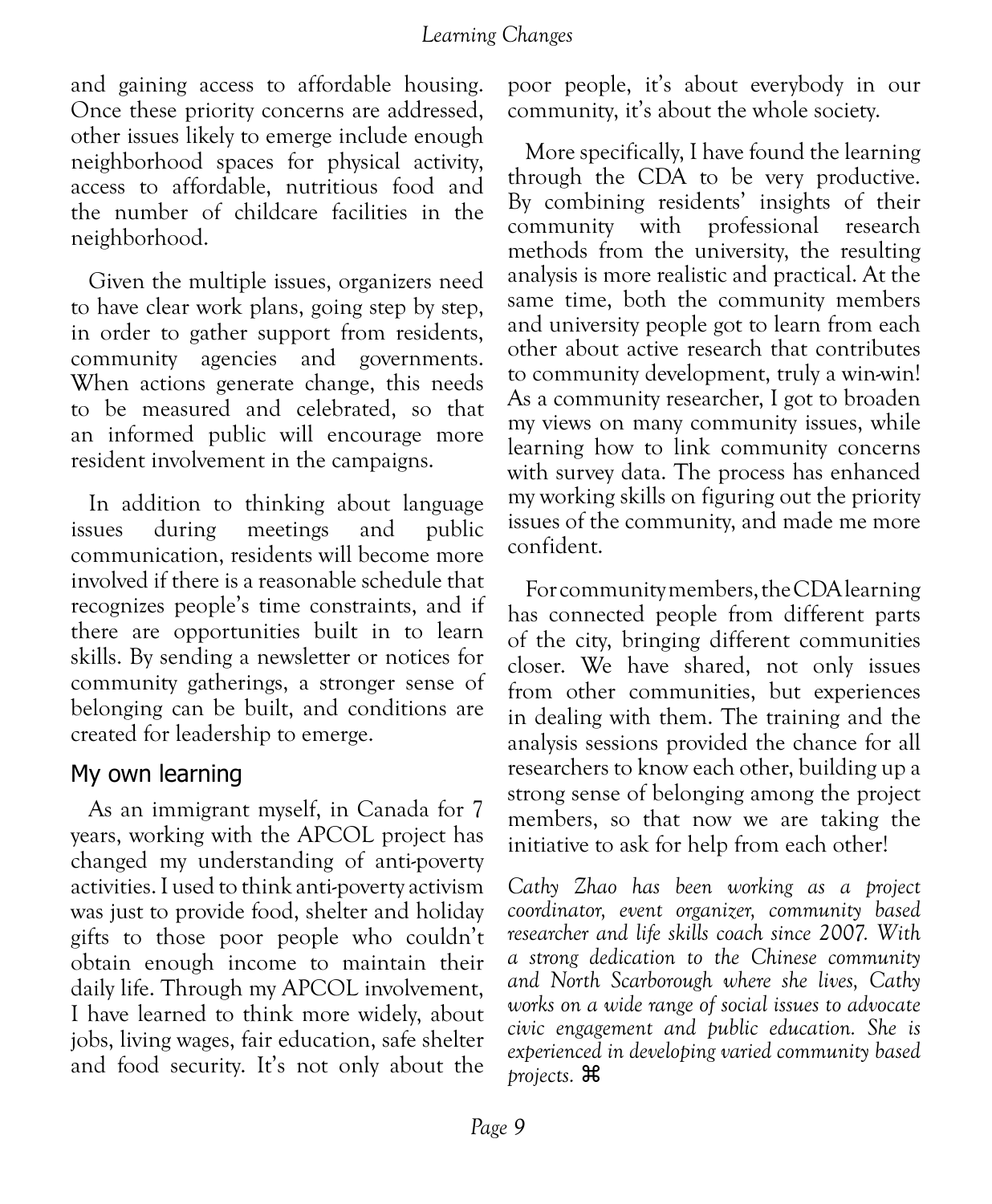# **City's Pulse**

by Ritallin

when you look at a map of Toronto a few of its features jump out

the shoreline of the lake as it curves and undulates from southwest to northeast across the bottom edge



Photo courtesy of G. de Montmollin

hands out hoping for a hand up as hands halt progress and force a life of hand to mouth

the filled buses on Finch West ferry the fierce on buses along a congested corridor

the hard solid line of Steeles Avenue a manmade barrier that separates an expanded historic York from a region of the same name

the circles and loops of Spadina Circle, Queen's Park the Donway and the Peanut within military grid precision of township surveyors who worked in a bygone era

the twists of rivers significant to our history – Rouge in the east Don in the centre and Humber in the west etching their indelible marks on the topography

but there are many features you can't see on first inspection

you cannot see the street people

battling stress, time and hardship to etch an existence into asphalt that leaves a lasting indentation

or the children in housing complexes living off the avails of poverty victims of a socioecomic crime spree for which the perpetrators remain at large

and the garbage that floats up to clog beaches at base of bluffs litter that bespeaks the pollution forcing residents to observe instead of enjoying against skin water meant to be fresh

we all feed on perceptions from a wide assortment of angles and hold up mirrors to our inadequacies as a civic unit and despair at much of what we see

but we must understand an aerial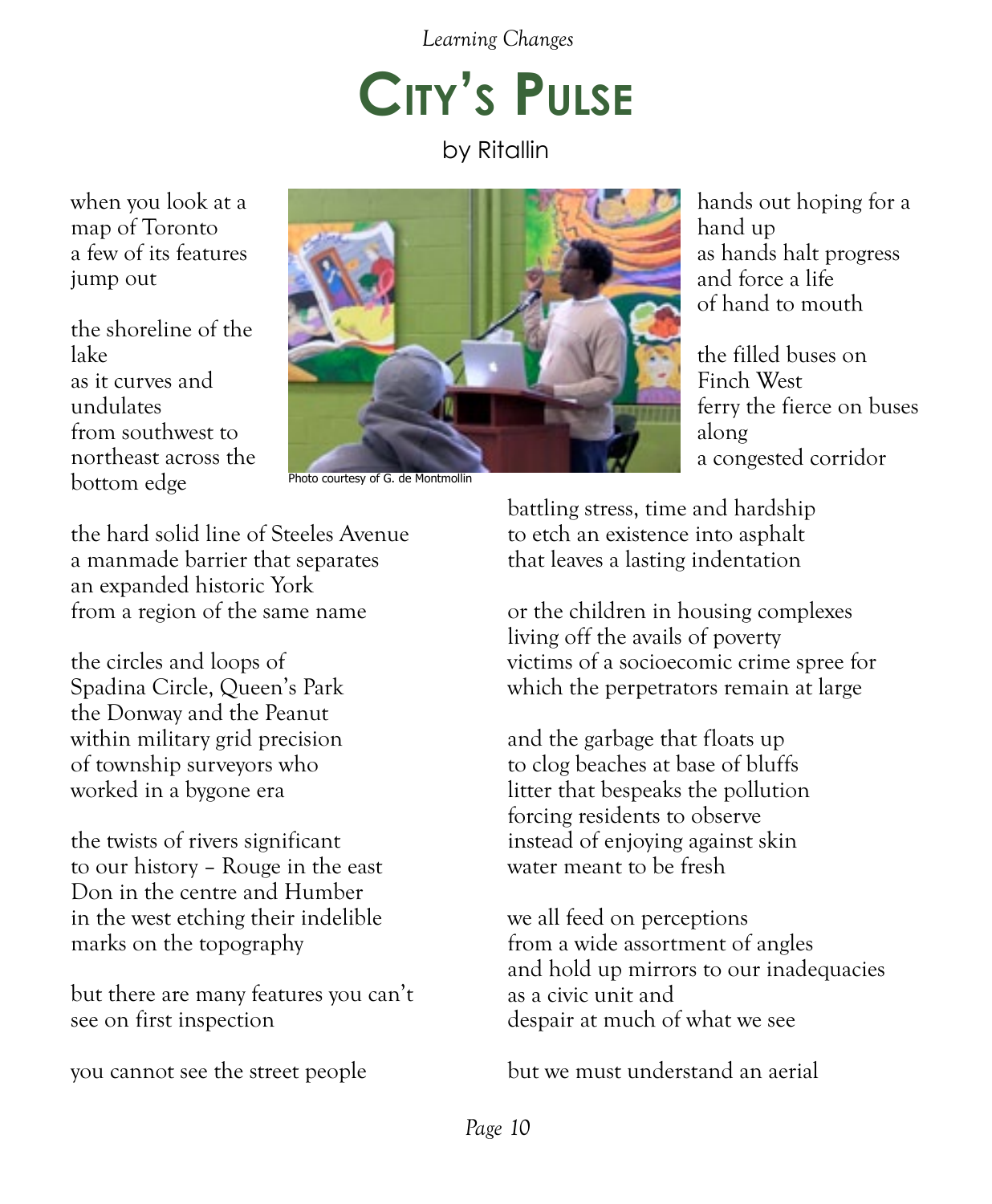imprinted onto blank paper shares not the richness of what lies beneath

we can't see the peacemakers building sustenance of mind, body and soul who provide inspiration for everyone young and old who come to learn of their efforts

nor are the activists visible who march and shout but also labour within the system to force new interpretations of the words that guide our society

a map cannot show you the youth who band together in common cause across old divides to disintegrate solitudes and create a 21st century unity for all the kids of the T-Dot

it cannot let you hear the music or view the creation of the artists who forge new identities within out communal identity and provide strength through diversity

my city this city your city our city

this place of humanity that grew on this land like planted seed

my streets these streets your streets our streets

are only lines upon a page but have etched into each of our hearts

take pride in this place embrace the challenge of our lives within our shared geographic space and share whatever it provides

we have been part of a grand experiment and the results are coming in the science used as social method lights us up from deep within

never cease to step boldly forward never stop pushing for change always innovate and create seek out new partners in your range link together to find solutions that elude those isolated work relentlessly to gain success til broad improvements are created

when you look at a map of Toronto the lay of the city is what jumps out but the people in between the lines define what we're all about.

*Greg Franson debuted his Ritallin persona at an Ottawa spoken word event in summer 2003. Since then he has developed a reputation for delivering powerful poetry in a way that is lyrically appealing, widely accessible and unapologetically provocative in its socially conscious message. Greg has always written about issues that matter, including social justice, racism, the plight of Afrikans across the Diaspora, and empowerment of the disenfranchised. He composed and delivered this poem at a Community Food Action Gathering at FoodShare, April 21, 2012.* z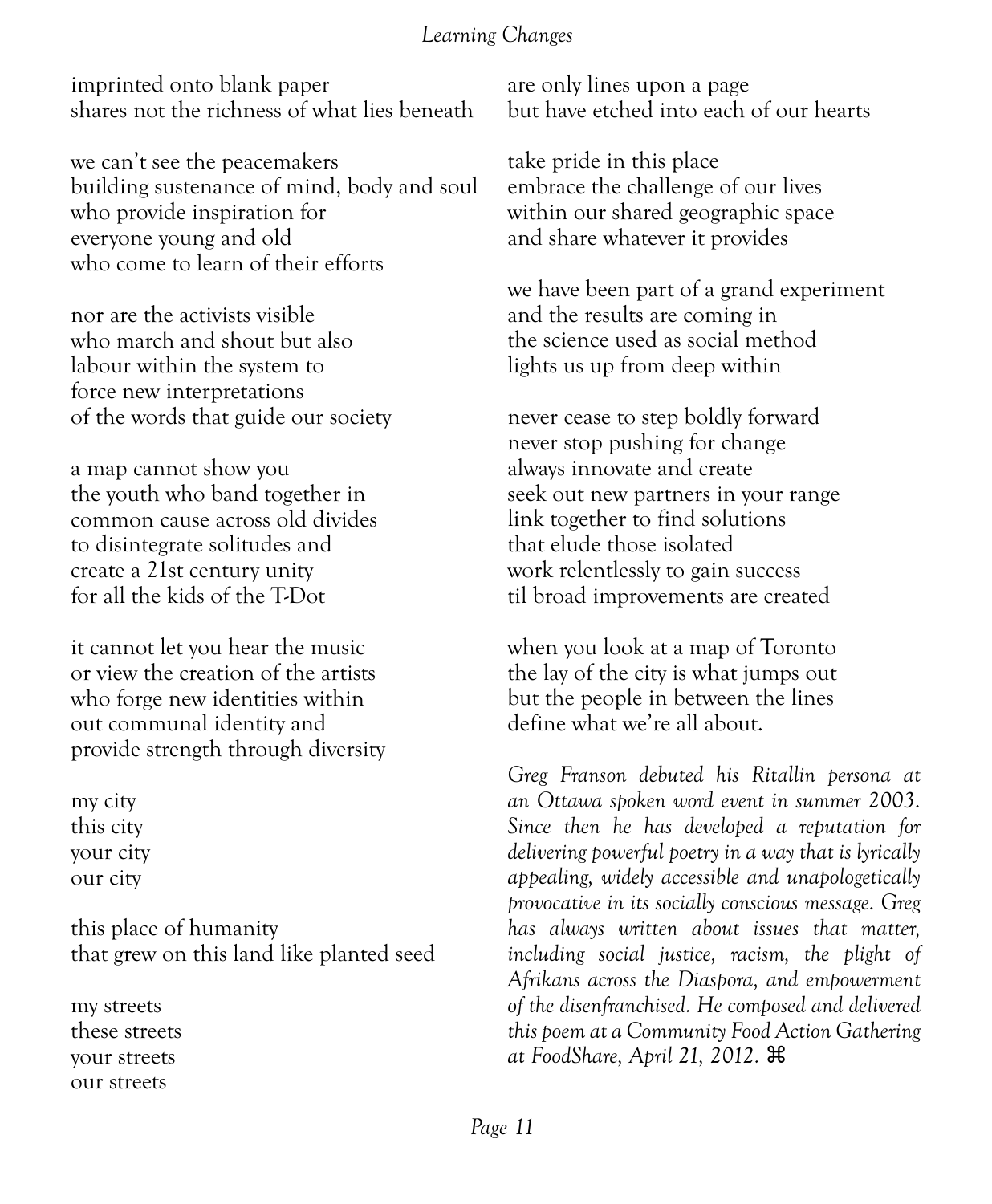# **Systems Thinking and Social Change: Spotlight on Michael Shapcott**

## by D'Arcy Martin

DM: You've been active in community issues in Toronto for a long time. How is your thinking different today from when you started?

MS: Now I try to see issues as part of a system, rather than separately. The lived reality of all of our lives is that everything is connected to everything else. When we get out of bed in the morning, and go to the fridge and get out food for our breakfast, there are all sorts of connections back to the farm. There are also issues around income, because you have to be able to purchase the food. So you know, we all live our lives understanding that there are all sorts of complex connections. But when it comes to social policy, we've tended to try and silo and isolate things and say that it's, you know, all about one factor like housing, or all about one factor like income.

DM: How has this systems approach evolved in the Wellesley Institute?

MS: We are building from the several decades of work that's been done in the environmental field in systems thinking, around the understanding that in the physical world, everything is ultimately connected to everything else. And when you intervene in one part of the system, it has an impact in often unexpected ways in other parts of the system. That kind of thinking also needs to be brought into social and economic policy. In a complex system like an urban area like Toronto, we are also using some of the models that have been developed in systems thinking.

We came to this after some years of taking huge amounts of data and sticking it on maps. There's something that



for many people is appealing about doing data mapping as a way of looking at our own neighbourhood. Take something like income, using David Hulchanski's "Three Cities" maps of Toronto, showing changes in income over a thirty-five year period. When we took Hulchanski's thirty-five years of income and overlaid that with the prevalence of diabetes, we came to the rather stunning conclusion that the prevalence of diabetes is closely correlated to income. So the richest neighbourhoods have the lowest prevalence of diabetes and vice versa for the poorest neighbourhoods.

That led us to linking other issues. A few years ago we did some work with Toronto Public Health on looking at a range of health indicators, everything from low birth weight babies to respiratory diseases, to accidents, people tripping and falling and breaking their leg. In every case there was a close correlation. So in other words, the poorest neighbourhoods had the highest burden of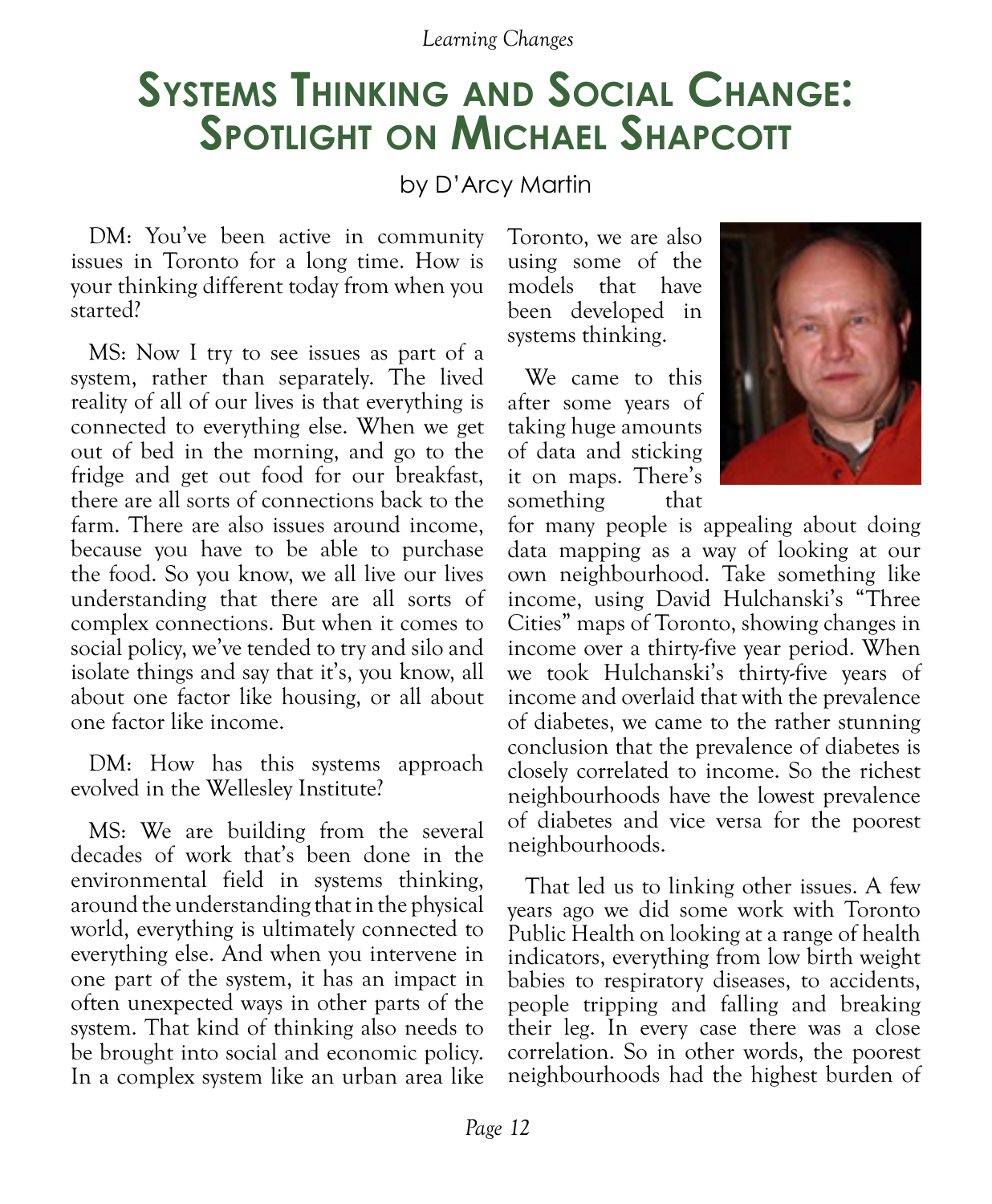poor health, the highest number of accidents. And what we wanted to do is understand what's behind this set of relationships, what are the links. Think of accidents related to falling – does the correlation mean that poor people are more clumsy than rich people? Well, probably not. The real explanation is around housing. If their housing is more poorly maintained, they may not have proper hand rails, they may not have proper anti-slip things on the stairs, their health may already be compromised anyway and so they may be more fragile and frail and that makes them more prone to tripping hazards and things. When we start to think about an urban area as a system, as opposed to a series of discrete issues where you make discrete interventions, it allows us to understand much better the interventions that will actually address health and equity in much more powerful ways.

DM: Have you tried co-production around issues of health?

MS: We were one of the seed funders for a study a few years ago on people living with HIV-AIDS, to look at the impact of housing, of horrible housing, on their health status. Similar studies like this had been done in many parts of the United States and Canada, Vancouver and Chicago and San Francisco and so on. All the studies are consistent in saying that people who are healthcompromised, living with HIV-AIDS, for instance, and homeless, experience a high degree of respiratory and other common sort of ailments which force them into the emergency wards. So they spend a lot of time in a hospital, which is, of course, a very expensive place, from a government perspective, to deliver health care. Of course it would be better that they be healthier in the first place. When people are well

housed, they still have HIV-AIDS and they still require all the anti- and retro-virals and all the complicated regime of treatment. But they're not constantly getting the colds and the pneumonia and all that stuff and spending half their time in emergency wards. We were able to quantify all that. But working with people who are living with HIV-AIDS, we wanted to dig deeper into what kind of housing works for them, what are the supports and services.

DM: What has come out of that?

MS: One advantage we had was the chance to actually build such housing. The Wellesley Institute is the legacy institution of the old Wellesley Hospital. We had ownership of the site once the hospital was shut down by the Harris government. One initiative we always had wanted to put on the site was housing for people with HIV-AIDS. Partly that's a nod back to the old Wellesley Hospital which had, through its urban initiative, had a very dynamic health practice with people living with AIDS. We had also, through the course of our work, identified that there was a huge need for supportive housing for seniors, frail elderly seniors.

Our original idea had been an eight- or a ten-story residential building on the old Wellesley site, with half of it for people with HIV-AIDS and the other half for seniors. We would segregate them by floors because the notion was that maybe seniors didn't want to share facilities with people living with AIDS and vice versa. However, luckily, before we actually made the mistake of creating a segregated building, we actually got people together and asked them "What kind of home would you want to live in? Do you want to sort of have your neighbour like yourself?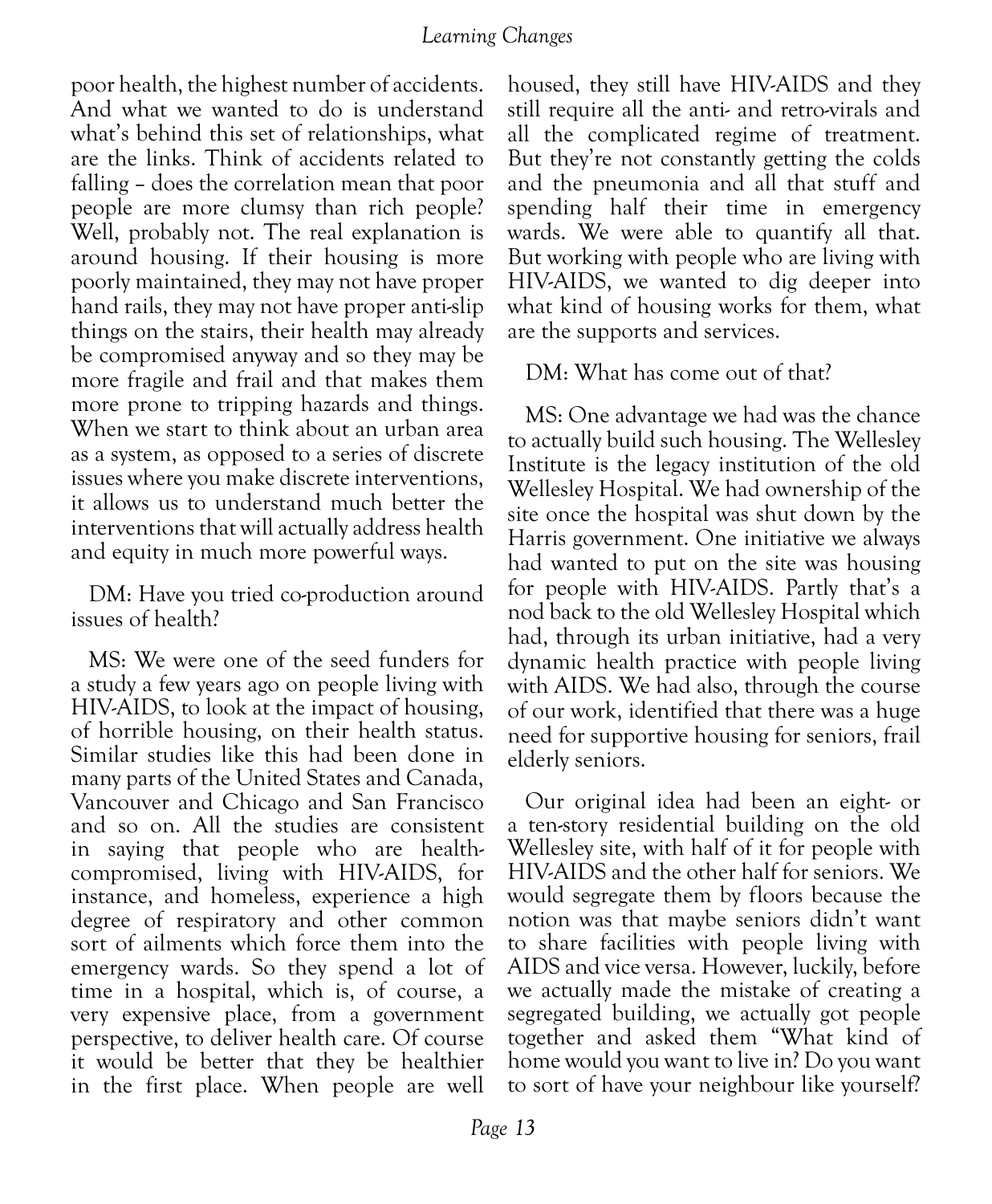Etc., etc." And what we actually found overwhelmingly was people said "We don't care about that kind of artificial distinction. This is housing for people that have special support needs over and above just four walls and a roof." So everyone got all mixed up together. Now it's a wonderfully dynamic building where people are supporting each other and a real community has emerged there in which people do take care of each other physically and emotionally. A network has been created. The necessary knowledge was co-produced.

DM: In social research, there's sometimes a time pressure, a push for quick results, so that people say we can't afford co-production of knowledge because it is too slow. How do you handle that?

MS: We make no apologies, we're in this for the long haul. In urban health, we have created a forty-year horizon. We gather a very detailed social, health, and economic data. And then the model does whatever it does, and then we're allowed to kind of peer forward for forty years, and we can do things like address the impact of increasing investment in affordable housing on the prevalence of diabetes three or four decades away. When I think back to my days in journalism, I remember that the political policy window tends to be very short term. It's the next budget or the maybe the next election and that's it. Sometimes it's not even that long. And yet in the real world, we know that the complex mixture of issues and solutions which ultimately help us to build both individual health and population health are really long-term enterprises. We need to have better tools to allow us to look at the long term issues as well as the shortterm.

DM: But doesn't that delay the needed action?

MS: When I first started doing community organizing in the east of downtown Toronto, with homeless adults, I was still in law school. We used to have a weekly dinner, a community dinner, at a drop-in centre. People came because they wanted the food. But the sort of quid pro quo was we wanted them to stay and talk about what was going on in their lives. Inevitably, we'd get into a fierce discussion about how, in those days, the landlord-tenant laws were skewed against low income tenants. A lot of tenants were being evicted on a fairly rapid basis by predatory landlords and ending up being homeless. So we wanted to engage in a law reform exercise to address this particular law.

But then somebody would put up their hand and say "Why are you talking about a six-month or a year-long law reform process when I don't have a place to sleep tonight? I want somebody to tell me where I'm going to sleep tonight." And of course, you can't just simply say to that person "Thank you brother. Come back in a year and we'll have the law changed and we'll tell you where you're going to sleep". So you always have to have something that addresses where people are at that particular moment. You can't say to that person "Shut up. We're into some strategy here and you're interfering with our ability to change the world in a way that will make life better for tens of thousands, hundreds of thousands of people across the province." You have to stop and problem solve about where that person can pick up the phone and find an empty bed in a homeless shelter that night. Balancing the immediate with the long term, that's always an issue for us.  $\mathcal{H}$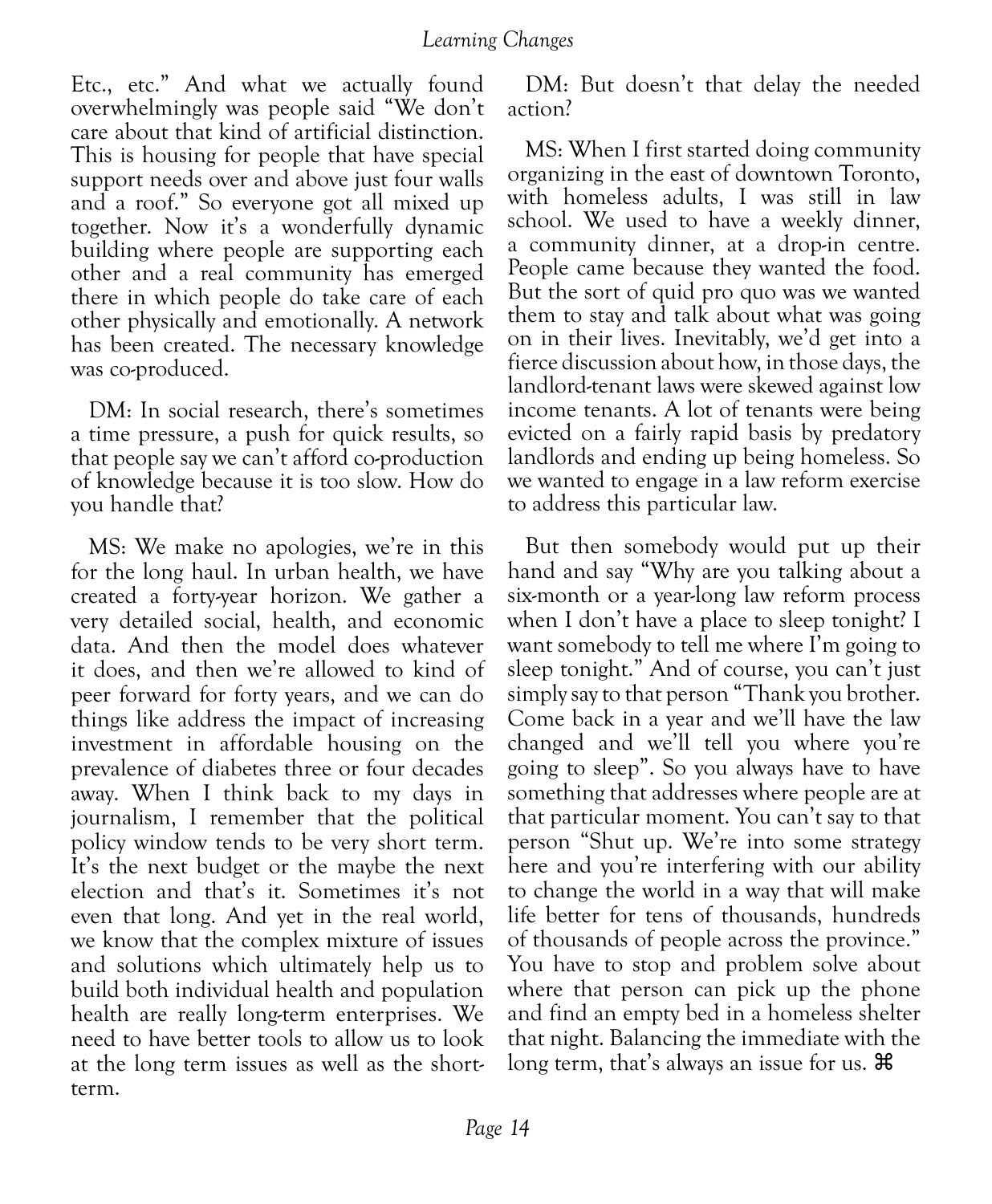# **Filling Holes: Confronting Gentrification in Anti-poverty Organizing**

by Katharine Rankin

Anti-poverty activists and social movements have long grappled with the slippery distinction between economic revitalization and gentrification. Economic revitalization, resulting from investments in a neighborhood by the private and/or public sectors, holds out the possibility of improvements—livelier and safer streets, better amenities, beautiful spaces, feelings of belonging. Gentrification raises the spectre of displacement. Fixing up a neighborhood attracts more and more gentry (highly educated, highly skilled, highly paid middle and elite classes) to move into a neighborhood; increased housing costs, demolition for new construction, changes in the social fabric, threats to critical community networks, all put pressure on people with low incomes and other vulnerabilities to move out. A key challenge for anti-poverty organizing and community economic development is whether and how it is possible to achieve revitalization of disinvested neighborhoods, without displacement of the people who live and work in them.

To grapple with this question, it is important to take seriously the analytical focus on class that is suggested by the term gentrification. Reformulating revitalization as gentrification directs attention to changes in the class composition of a neighborhood and to the perspectives of those who are excluded from or displaced by upscaling processes.

An expansive literature on gentrification furnishes some important analytical tools for probing these dynamics. The notion of 'displacement pressure' captures the ways in which social and cultural marginalization may precede actual physical displacement when a neighborhood ceases to feel welcoming, meaningful or livable, pressure builds on people to move, rather than wait for the inevitable. 'State-led gentrification' acknowledges that these processes are not merely the purview of an open, competitive market, but may be produced in large part by state action: when governments invest in transportation improvements, furnish incentives to developers, or help upscale streetscapes, they create enabling conditions for real estate capital to invest in new spaces of consumption targeted to professional-class elites.

Much of the research on gentrification focuses on how the tastes and desires of the middle class shape neighborhood upscaling processes and the formation of neighborhood identity. Or on the demands of real estate capital to reap the benefits of a 'rent gap', the difference between rents that a disinvested area can generate now and rents it could generate after redevelopment.

There has been relatively less attention given to the experience of gentrification from the perspective of poor and marginalized groups experiencing displacement pressure and physical displacement. Recent research has begun to identify deterrents to gentrification—such as high levels of working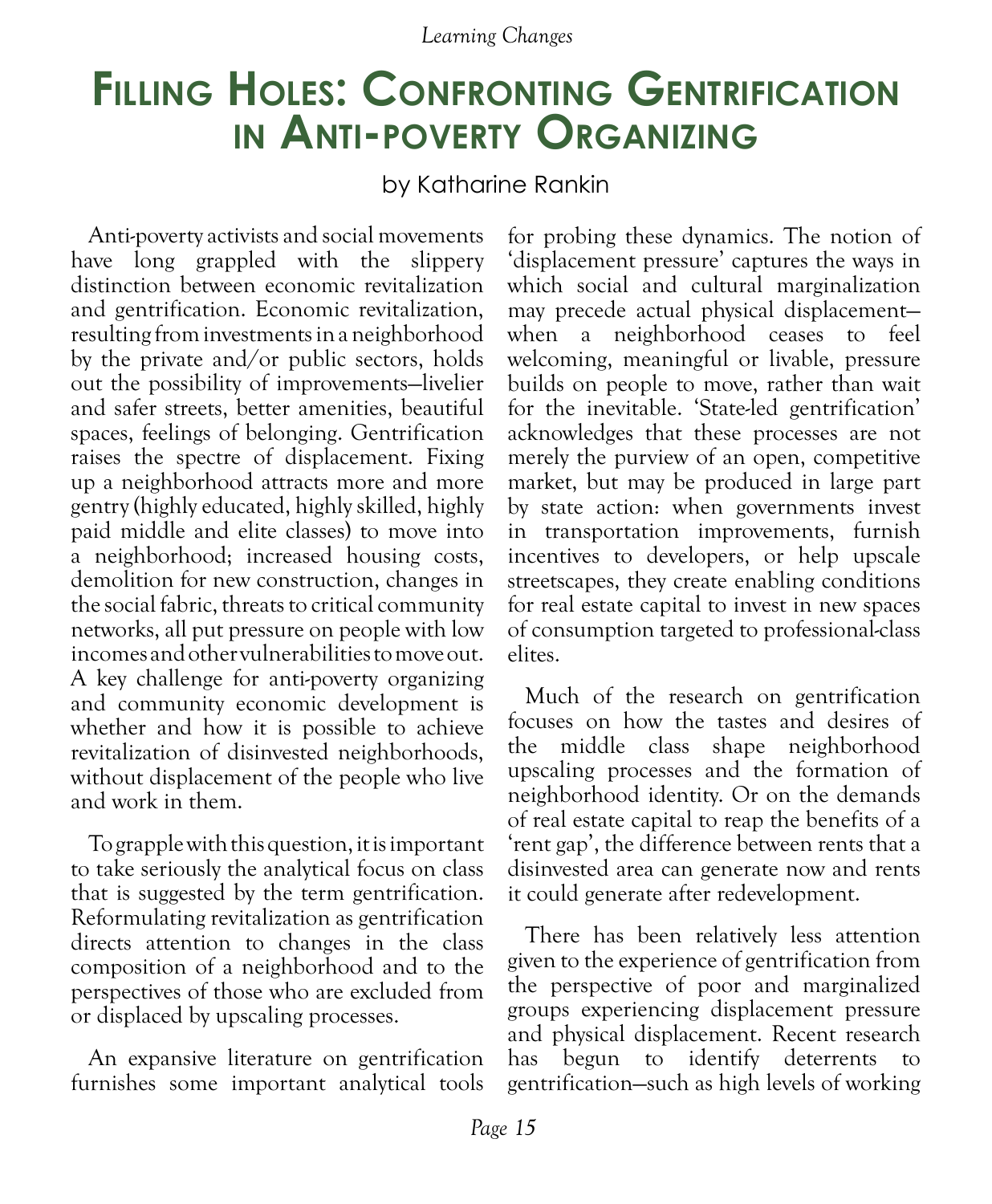class employment, high concentrations of social housing, rent regulation, nonmarket sources of housing finance, political mobilization and local resistance; but little effort has been made to actively bring these insights to bear on planning processes in areas that may be ripe for redevelopment.

In an expanding city like Toronto, predictions of extraordinary population growth (20% by the year 2031) create conditions where even the disinvested inner suburbs can anticipate redevelopment pressure. APCOL research on the commercial street in these inner suburban regions where poverty and new immigrant populations are concentrated is investigating how exclusions and displacements can begin in the development planning process itself, as publicly accountable approval processes are sidelined in favor of increased influence by privatized institutional actors like developers and property owners. These processes of 'gentrifying participation' can form the front edge of a series of displacement pressures



that start to marginalize people in their own neighborhoods.

Researching processes of neighborhood change in disinvested areas of the city that are experiencing redevelopment pressure brings into focus some common myths about gentrification:

Myth 1: Most people stand to gain from gentrification.

Gentrification brings with it many visible benefits, which might include: cultural assets, government and business investment, active street life, new stores and services. The harms are less visible: the loss of affordable and ethnic amenities, a decrease socioeconomic diversity, and displacement pressures on lowincome residents and businesses. In order to understand the true outcomes of any process of neighborhood change, it is essential to consider both sides of the story: who is helped and who is harmed?

Myth 2: Gentrification leads to a more diverse and mixed neighborhood.

Early stages of gentrification may indeed increase various kinds of ethnocultural and socioeconomic diversity in a neighborhood. But evidence suggests that this diversity is a temporary characteristic of early stages of gentrification, which will pass with time. If allowed to run its course, gentrification has the tendency to decrease social mix, ethnic diversity, and neighborhood accessibility and affordability.

Myth 3: Gentrification results naturally from the competitive market.

It is tempting to regard the neighborhood commercial street as a self-regulating competitive market subject to autonomous economic processes. But, like other spaces in the city, commercial streets are dynamic, complicated networks of politics and culture – created by individuals, institutions and market rules. There is a great deal of variation around the world in how these spaces are formed—in Shanghai commercial streets are a product of direct or indirect state investment; in Amsterdam, the city government deploys 'street managers' to coordinate desired retail mix; in Toronto, Business Improvement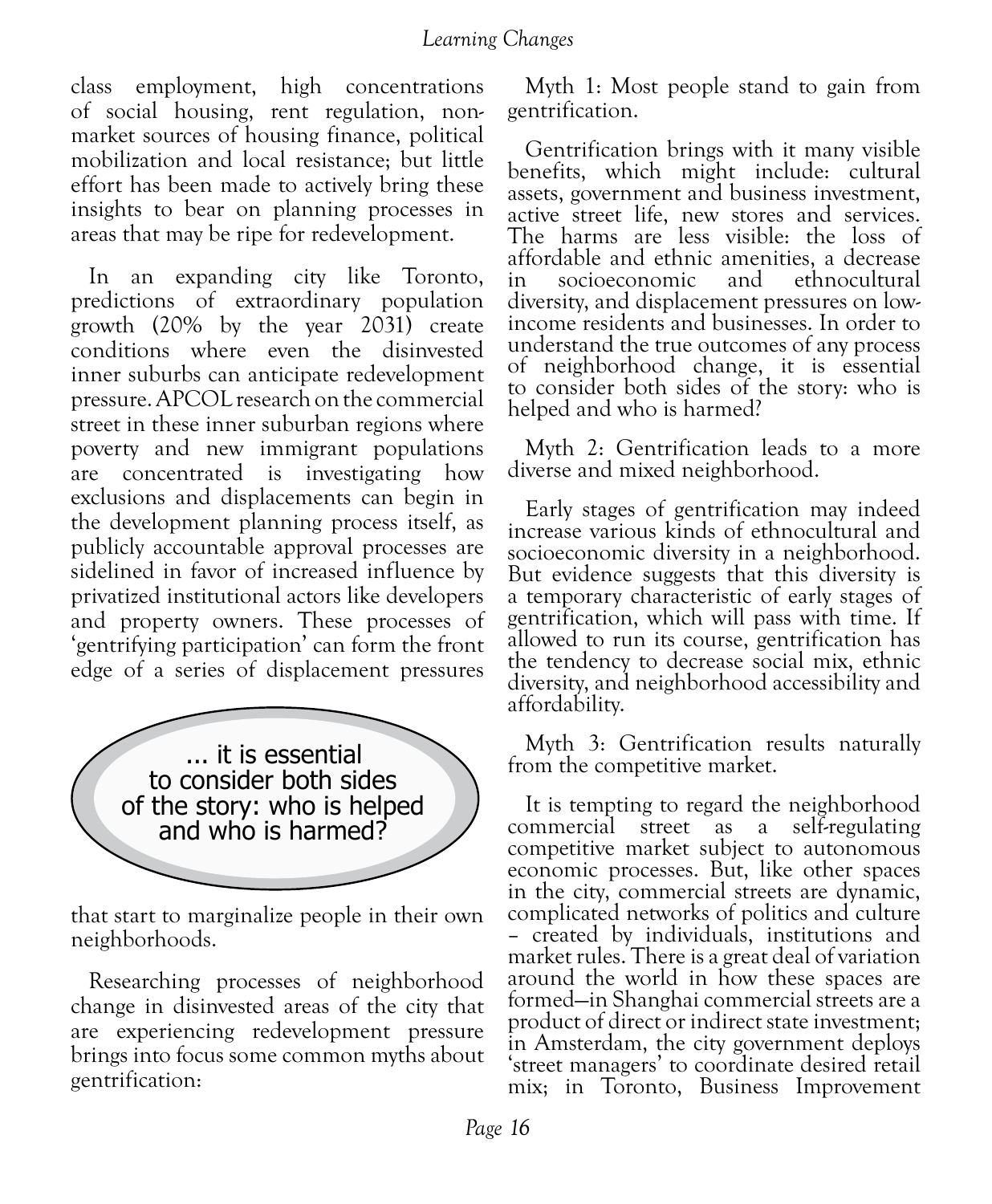

Areas are a f f o r d e d some powers to shape commercial streets, but the power is tipped r e l a t i v e l y more in favor of real

estate capital. If we acknowledge the human decision-making behind the way markets are organized, we may find points of intervention and a new sense of possibility to decide what kind of neighborhood we want to encourage.

Is gentrification of disinvested commercial streets possible without displacement? We are not sure it is, but APCOL research suggests that a first step must surely be to take stock of the views and experiences of small, independently owned businesses that are providing affordable goods and services to the low-income, new-immigrant communities that predominate in Toronto's inner suburbs. A second step must be to name the risks of displacement and the processes of exclusion in well-intentioned attempts to redevelop marginalized neighborhoods like Mt. Dennis, where we are conducting this research. And a third step must be to creatively imagine how revitalization could be engaged critically—not as a euphemism for the displacement of economically and culturally vulnerable groups—but as an opportunity to improve the livelihoods of all people in a community.

*Katherine Rankin is an Associate Professor in the Department of Geography and Planning, University of Toronto. She is the academic co-leader of the Weston-Mount Dennis case study on small business and local employment for the APCOL project.* z

# **Academy and Community Collaboration an 'APCOL model'**

### by Agnes Thomas

APCOL has presented me with a different and an exciting opportunity in St. James Town (SJT), one of the neighbourhoods selected for the survey/case study. I wear two hats in SJT, one as a community consultant with women in community organizing and the other as a student researcher interested in informal sector work in urban Canada. Two motivating questions have helped me to play both roles through APCOL in the past year:

How can APCOL bridge the gap between the academy and the community, between academics and non- academics who have the same or more opportunities for learning in their everyday environment?

How do grass root level movements/ organizations in the community inform or guide such research initiatives as APCOL?

So far in my experience with APCOL I do not see it as just community based action research, as it creates multiple opportunities for the community and researchers. Learning, formal and informal, has been a key feature in the process, with the community owning the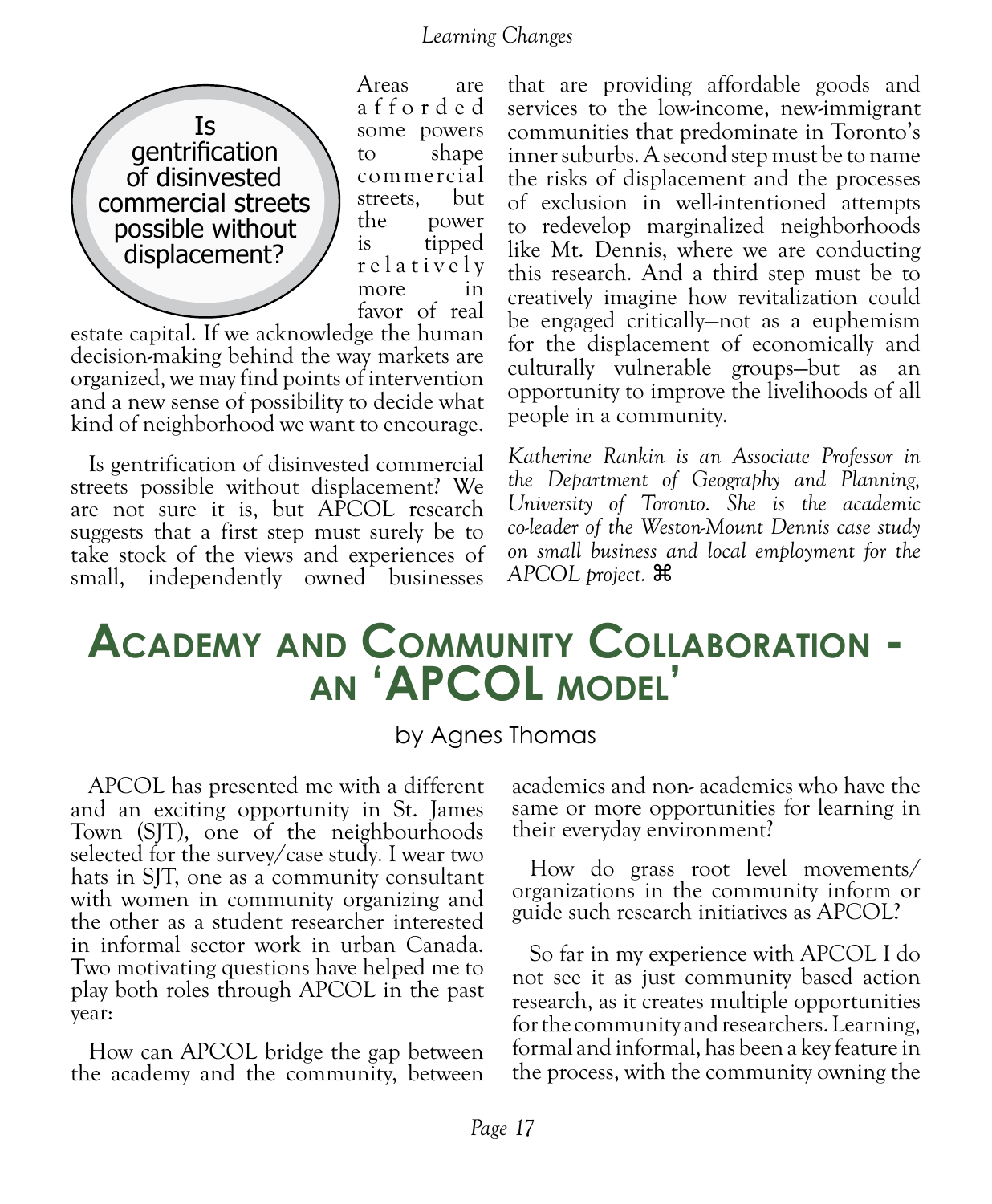

Agnes Thomas and Amna Sha at a communtiy researcher training workshop in St. James Town. Photo courtesy of Joseph Sawan

data and its interpretation. This challenges the traditional mode of research and creates space for new dialogue. Furthermore, it forces the academics to look for accessible language to disseminate the research findings and recommendations to the community. Agencies committed to the development of certain neighbourhoods or communities in the city are given an opportunity by collaborating with the project to learn of their neighbourhoods from its members and to define or redefine their goals according to what the data reveals.

In my view, the main outcome of this project so far is the new conversation that it has sparked in the city among activists, academics, community researchers and community partners around: what is activism? Who is an activist in the community? What is poverty? Who defines it, and who are the poor in the city?

My observation of the youth council and my role in the women's council inform my choices as a student researcher. Through my double role at APCOL, I want to probe the methodologies and research tools best suited to understand and strengthen anti-poverty campaigning. I will explore what occurs after the research phase is over, to see who continues the dialogue. To further bridge the gap between academy and people, those people motivated by the project will need to ensure that methods are developed and campaigns started. Playing two distinctive roles in the community will continue to help me in challenging the academic positioning of the researcher in the community as well as the agency position that often has an upper hand in the running of a community or neighbourhood.

The collaboration of APCOL with locallyrun SJT youth and women councils highlights many aspects of community organizing and enhances the learning by participants. As a method of inquiry, APCOL shows the importance of participatory action research and the importance of mixed methods in community research. Through APCOL we are showing the potential for academia and community to work together and learn from each other, while activists in the community claim or reclaim their voice through participation.

Youth and women councils of the community are enriched by the opportunity to learn new skills of research and critical analysis to apply in their work Neighbourhoods become aware of how issues can go beyond their boundaries and are sometimes transnational and intergenerational. Addressing this complex web of issues, there is room for the academy, agencies and community members, as long as the work relations are respectful and the collaboration is genuine.

*Agnes Thomas is a doctoral student at OISE, University of Toronto and currently works as director of community development at the Yonge Street Mission.* z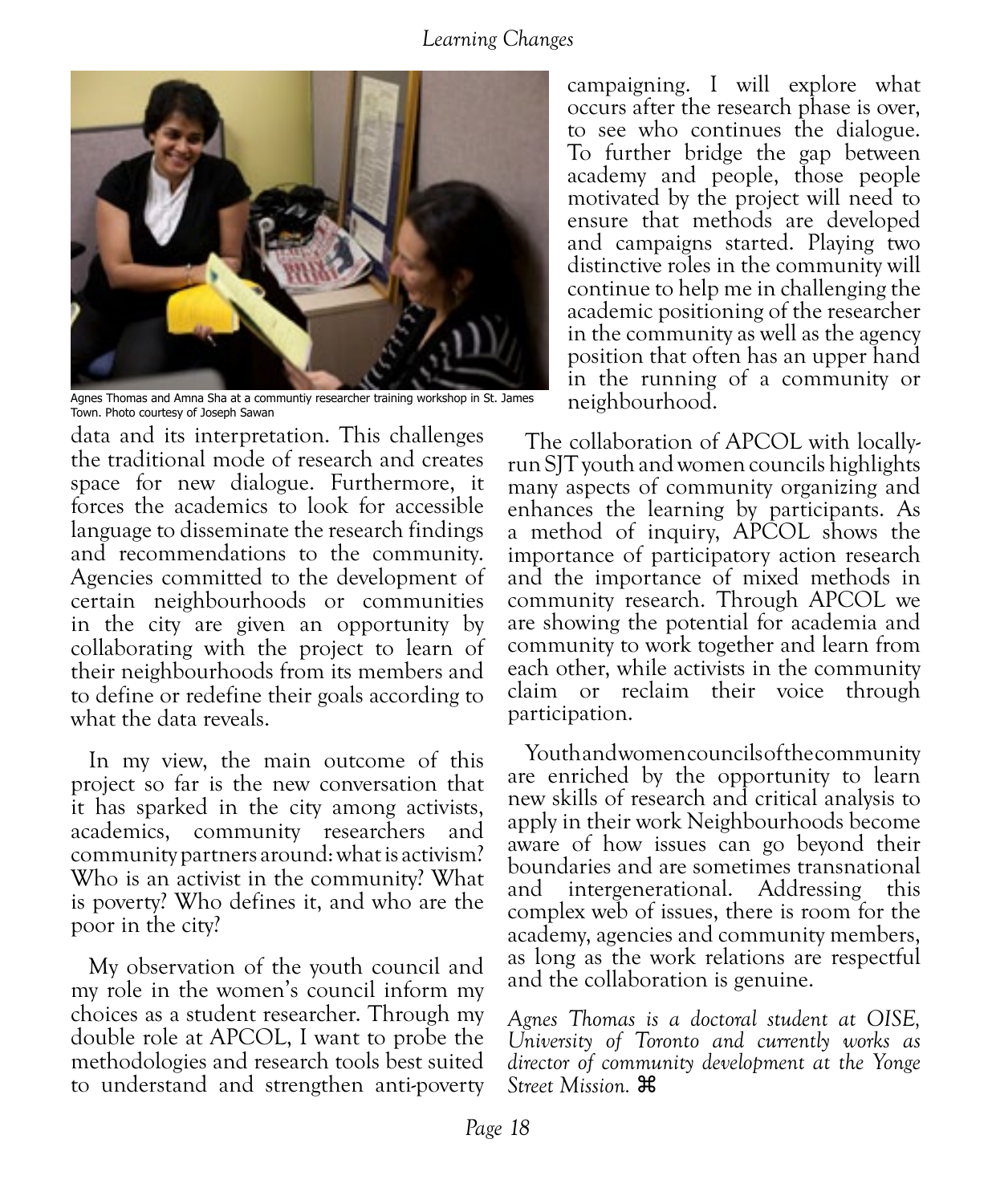# **What's Next?**

by D'Arcy Martin

What have we found out so far in our project? We now have results of case studies, of extended interviews, of survey questionnaires… a heap of data to help map the informal learning processes in



Photo courtesy of Line Bolduc

Photo courtesy of Line Bolduc **become** which people engage as they become active in their communities.

In recent months, our efforts have focused on making sense of all this information. Along the way, we are surfacing the primary importance of relationships. People are saying that they first attended a community meeting "because a friend brought me". People are saying that they remain involved because of the issues but also because the climate is receptive and not conflictual. People are saying that they withdraw from involvement when family and other relationships make the time commitment impossible.

So what? Didn't we already know these things? Perhaps not, if we look carefully at the way organizations are run in this city, from community groups to the city government. Building safe, respectful spaces for shared reflection is not always a priority at the top levels of policy making.

How then can we move personal connections to the centre of attention among policy makers, social service organizations, governments and others who shape the ways that poverty is experienced?

We could always write up our findings in academic terms and present them at conferences. Not a bad thing, but surely limited in its short-term impact.

Inside APCOL, we are now heading towards two further ways of making our research useful. One is a large, city-wide conference on October 18-19 (see back page) and the other is a set of arts-based initiatives.

The arts-based initiatives will build on our recent contribution to a FoodShare gathering, where APCOL funded a popular theatre and spoken word portion of the program. The popular theatre, facilitated by Naomi Tessler, brought eight residents from Kingston-Galloway-Orton Park onto the "stage", to demonstrate possible challenges in selling healthy food from trucks in neighbourhoods. This changed the tone of the discussion and enriched people individually and collectively.

We want to refine our findings, so that we can be confident of their accuracy. Then we want to feed those findings into digital storytelling, video, music, poetry and theatre, in order to engage people's passion for connection and play.

We will try to engage decision-makers in dialogue ahead of time, to provide us all a shared basis of facts and experiences, to portray and encourage creative thinking about solutions.

Yes, there will be arguments. But there will also be stronger connections amongst us all.

*D'Arcy Martin is an activist educator and coordinator of the APCOL project.*  $\mathcal{H}$